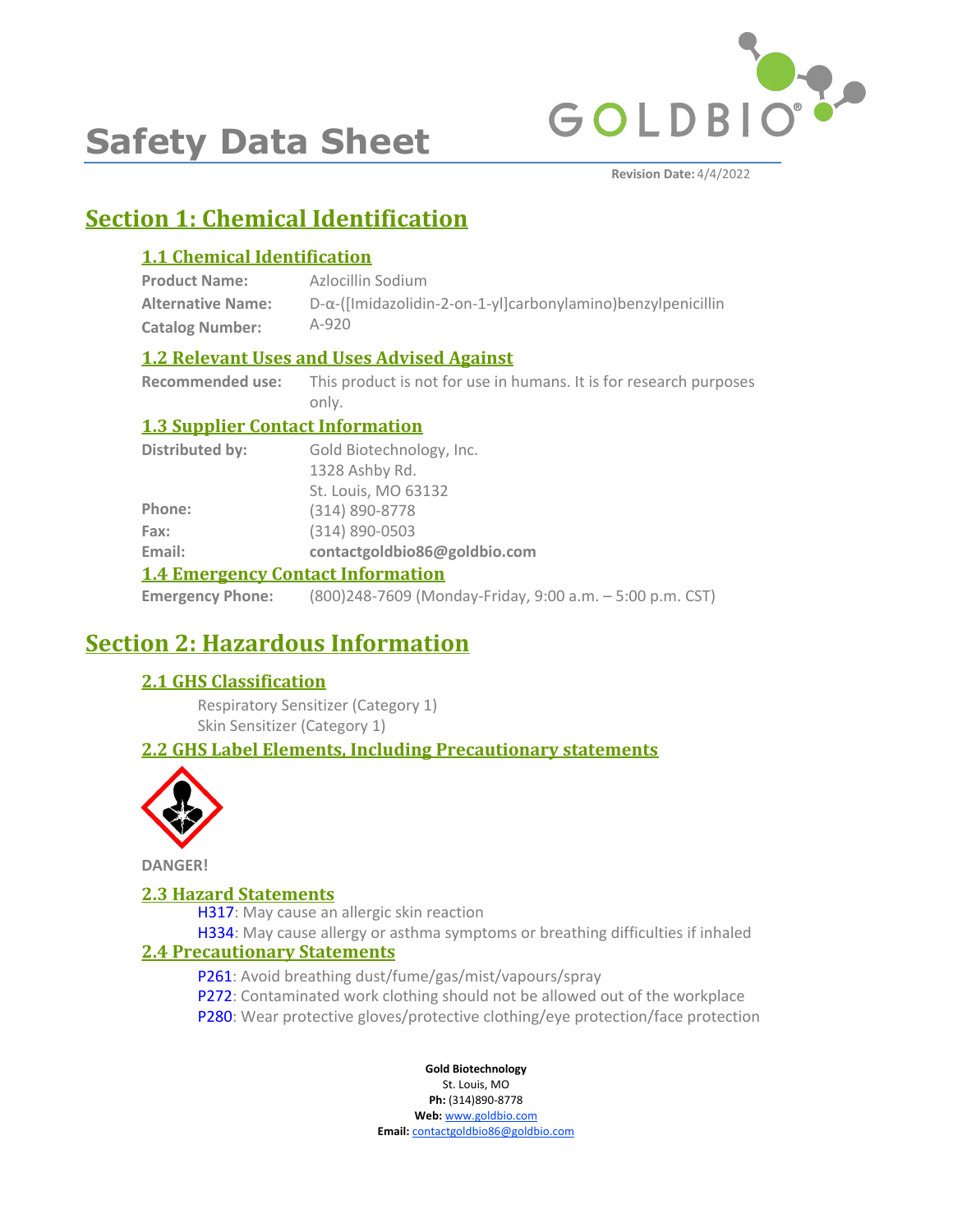P285: In case of inadequate ventilation wear respiratory protection P302+352: IF ON SKIN: Wash with soap and water P304+341: IF INHALED: If breathing is difficult, remove victim to fresh air and keep at rest in a position comfortable for breathing P321: Specific treatment (see First Aid Measures on this label) P333+313: If skin irritation or a rash occurs: Get medical advice/attention P342+311: If experiencing respiratory symptoms: Call a POISON CENTER or doctor/physician P363: Wash contaminated clothing before reuse P501: Dispose of contents/container to an approved waste disposal plant

# **2.8 HMIS Classification**

| <b>2.8 HMIS Classification</b> |   |
|--------------------------------|---|
| Health Hazard:                 | V |
| Chronic Health Hazard:         | * |
| Flammability:                  | Ω |
| Physical Hazards:              |   |
| <b>2.9 NFPA Rating</b>         |   |

| Health Hazard:     |   |
|--------------------|---|
| Fire:              | 0 |
| Reactivity Hazard: | 0 |

# **Section 3: Composition/Information on Ingredients**

### **3.1 Composition**

| Identity:                 | Azlocillin Sodium                                                                                                                                                    |
|---------------------------|----------------------------------------------------------------------------------------------------------------------------------------------------------------------|
| <b>IUPAC:</b>             | sodium;(2S,5R,6R)-3,3-dimethyl-7-oxo-6-[[(2S)-2-[(2-oxoimidazolidine-1-<br>carbonyl)amino]-2-phenylacetyl]amino]-4-thia-1-azabicyclo[3.2.0]heptane<br>-2-carboxylate |
| Synonyms:                 | $D-\alpha$ -([Imidazolidin-2-on-1-yl]carbonylamino)benzylpenicillin                                                                                                  |
| <b>CAS Number:</b>        | 37091-65-9                                                                                                                                                           |
| <b>Molecular Formula:</b> | $C_{20}H_{22}N_{5}NaO_{6}S$                                                                                                                                          |
| <b>Molecular Weight:</b>  | 483.47 g/mol                                                                                                                                                         |

# **Section 4: First Aid Measures**

### **4.1 Detailed First Aid Measures**

| Inhalation:                | If breathed in, move person into fresh air. If not breathing, give<br>artificial respiration. Consult a physician.                                    |
|----------------------------|-------------------------------------------------------------------------------------------------------------------------------------------------------|
| Skin:                      | Immediately wash skin copiously with soap and water. Take victim<br>immediately to hospital. Consult a physician.                                     |
| Eye:                       | Immediately rinse out with water for at least 15 minutes. Assure<br>adequate flushing by separating the eyelids with fingers. Consult a<br>physician. |
| Ingestion:                 | Wash out mouth with water. Drink plenty of water. Consult a<br>physician. Never give anything by mouth to an unconscious person.                      |
| <b>Notes to Physician:</b> | Treat symptomatically and supportively.                                                                                                               |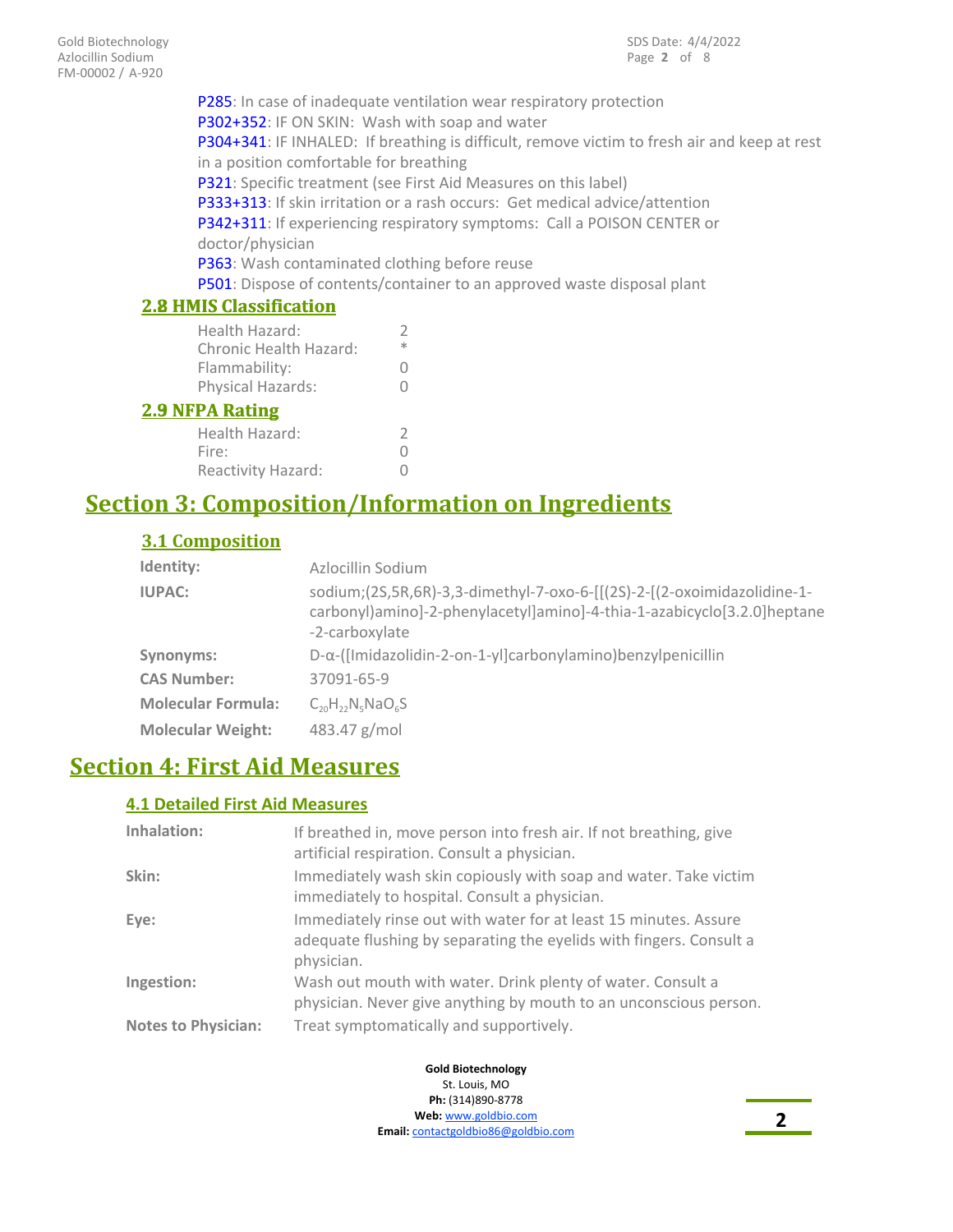### **4.2 Most Important Symptoms And Effects, Either Acute Or Delayed**

The most important known symptoms and effects are described in the labeling (see section2). And /or in section 11.

### **4.3 Indication of immediate medical attention and special treatment needed**

Not available

# **Section 5: Fire Fighting Measures**

### **5.1 Conditions of flammability:**

Not flammable or combustible.

### **5.2 Suitable extinguishing media:**

Use water spray, alcohol-resistant foam, dry chemical or carbon dioxide.

### **5.3 Specific hazards arising from the chemical**

During a fire, highly toxic gases may be generated by thermal decomposition or combustion – Carbon oxides, Nitrogen oxides (NOx), Sulfur oxides, Sodium oxides

### **5.4 Specific protective actions for fire-fighters:**

Wear self-contained breathing apparatus and protective clothing to prevent contact with skin and eyes.

# **Section 6: Accidental Release Measures**

### **6.1 Personal precautions, protective equipment and emergency procedures:**

Use personal protective equipment. Avoid breathing vapors, mist or gas. Ensure adequate ventilation.

### **6.2 Environmental precautions:**

Do not let product enter drains.

#### **6.3 Methods and materials for containment and cleaning up:**

Soak up with absorbent material, discard.

# **Section 7: Handling and Storage**

### **7.1 Precautions for safe handling:**

Always wear personal protective equipment (PPE, see section 8).

### **7.2 Conditions for safe storage, including and incompatibilities:**

Keep container tightly closed.

Store at room temperature.

# **Section 8: Exposure Controls / Personal Protection**

### **8.1 Control Parameters:**

Contains no substances with occupational exposure limit values.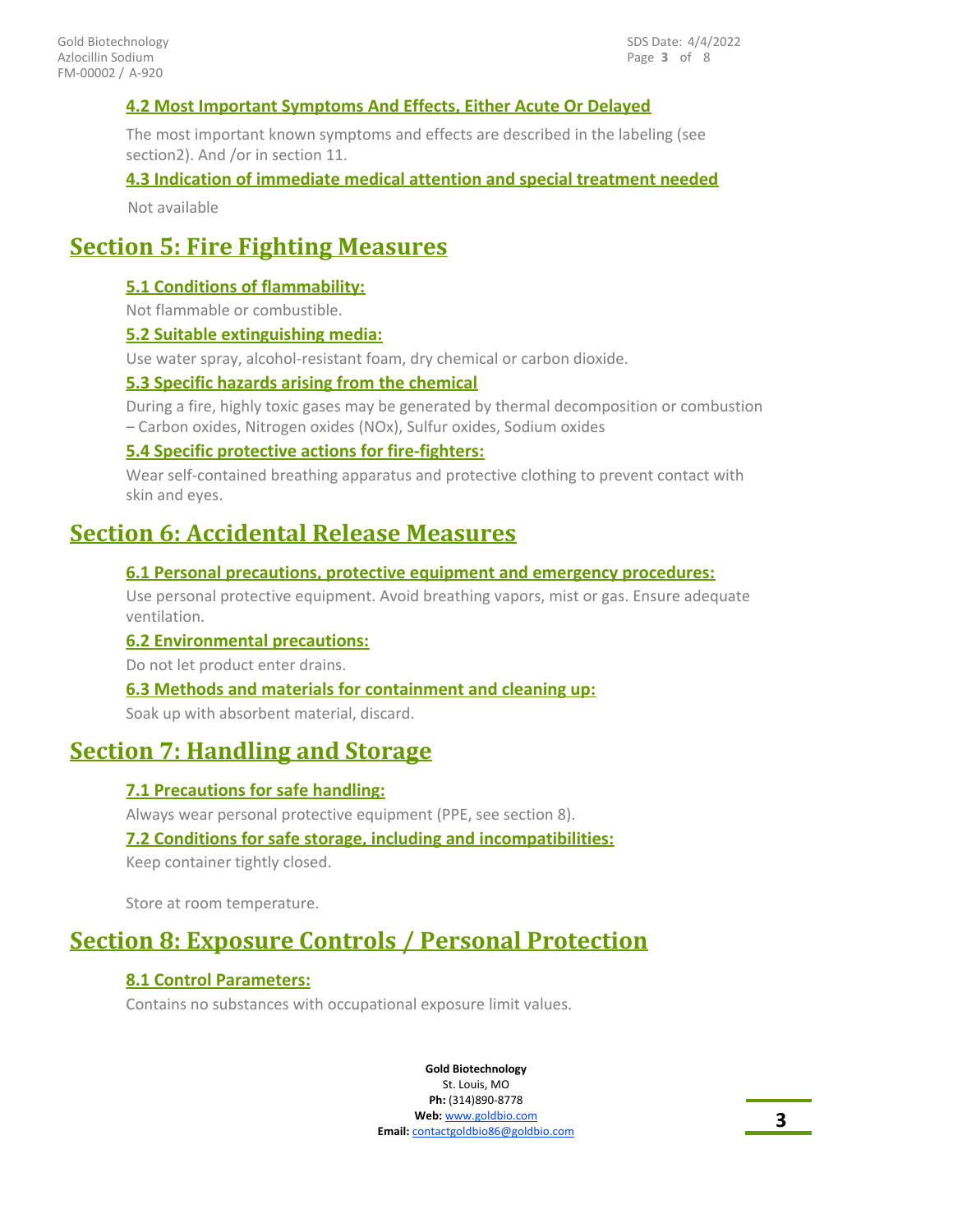### **8.2: Appropriate engineering controls:**

Contains no substances with occupational exposure limit values.

### **8.3 Personal Protective Equipment (PPE):**

**Eye/Face Protection:** Safety glasses with side-shields conforming to EN166. Use equipment for eye protection tested and approved under appropriate government standards such as NIOSH (US) or EN 166(EU).

**Skin Protection:** Handle with gloves. Gloves must be inspected prior to use. Use proper glove removal technique - without touching outer surface of glove - to avoid skin contact with this product. Dispose of contaminated gloves after use in accordance with applicable laws and good laboratory practices. Wash and dry hands. The type of protective equipment must be selected according to the concentration and amount of the dangerous substance at the specific workplace.

**Respiratory Protection:** Where risk assessment shows air-purifying respirators are appropriate use a full-face particle respirator type N100 (US) or type P3 (EN 143) respirator cartridges as a backup to engineering controls. If the respirator is the sole means of protection, use a full-face supplied air respirator. Use respirators and components tested and approved under appropriate government standards such as NIOSH (US) or CEN (EU).

**Other Protective Clothing or Equipment:** Wear appropriate protective clothing to prevent exposure.

# **Section 9: Physical and Chemical Properties**

### **9.1 General chemical and physical properties**

| Appearance:                                 | Solid         |
|---------------------------------------------|---------------|
| Odor:                                       | Not Available |
| <b>Odor Threshold:</b>                      | Not Available |
| pH:                                         | Not Available |
| <b>Melting Point:</b>                       | Not Available |
| <b>Freezing Point:</b>                      | Not Available |
| <b>Boiling Point/Range:</b>                 | Not Available |
| <b>Flash Point:</b>                         | Not Available |
| <b>Evaporation Rate:</b>                    | Not Available |
| <b>Lower Explosion Limit:</b>               | Not Available |
| <b>Upper Explosion Limit: Not Available</b> |               |
| <b>Vapor Pressure:</b>                      | Not Available |
| <b>Vapor Density:</b>                       | Not Available |
| <b>Relative Density:</b>                    | Not Available |

**Gold Biotechnology** St. Louis, MO **Ph:** (314)890-8778 **Web:** www.goldbio.com **Email:** contactgoldbio.com **4**<br>**Email:** contactgoldbio86@goldbio.com **4**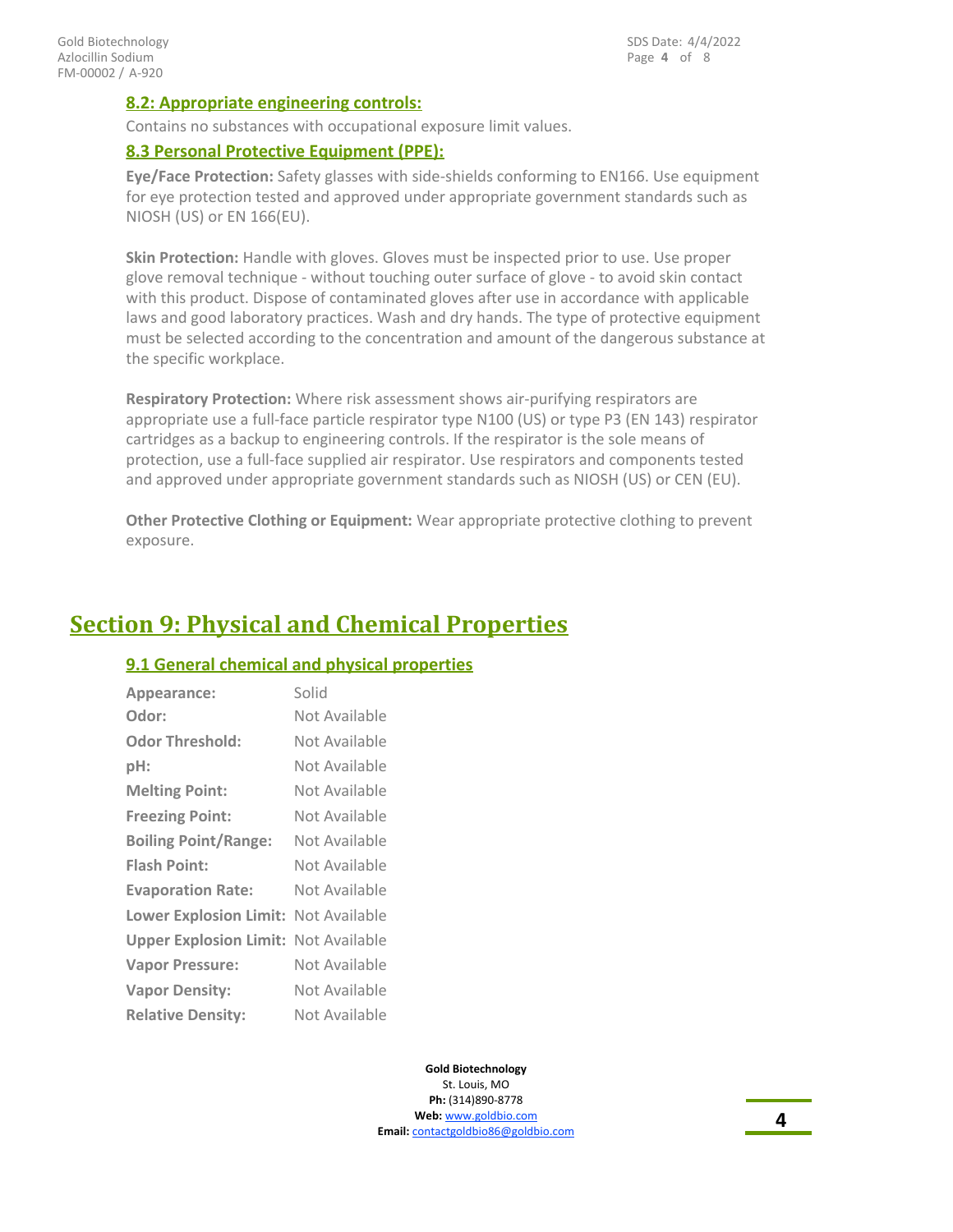| Solubility:                                      | Not Available |
|--------------------------------------------------|---------------|
| <b>Partition Coefficient</b><br>n-octanol/water: | Not Available |
| Auto-Ignition<br>Temperature:                    | Not Available |
| <b>Decomposition</b><br>Temperature:             | Not Available |
| <b>Viscosity:</b>                                | Not Available |
|                                                  |               |

# **Section 10: Stability and Reactivity Data**

### **10.1 Reactivity:**

Not available

### **10.2 Chemical Stability:**

Stable under recommended storage conditions.

### **10.3 Possibility of hazardous reactions:**

Not available.

### **10.4 Conditions to avoid:**

Incompatible materials.

### **10.5 Incompatible materials:**

Strong oxidizing agents.

### **10.6 Hazardous decomposition products:**

Hazardous decomposition products formed under fire conditions. - Carbon oxides, Nitrogen oxides (NOx), Sulfur oxides, Sodium oxides

# **Section 11: Toxicological Information**

### **11.1 Toxicological effects**

**Acute toxicity:**

LD<sub>50</sub> (Rat) - 1793 mg/kg Remarks: Behavioral: Altered sleep time Azlocillin Sodium Intravenous: (including change in righting reflex) Behavioral: Tremor

Lungs, Thorax, or Respiration: Dyspnea

**Skin corrosion/irritation:**

Not available.

**Respitory or skin sensitization:**

Not available.

**Germ cell mutagenicity:**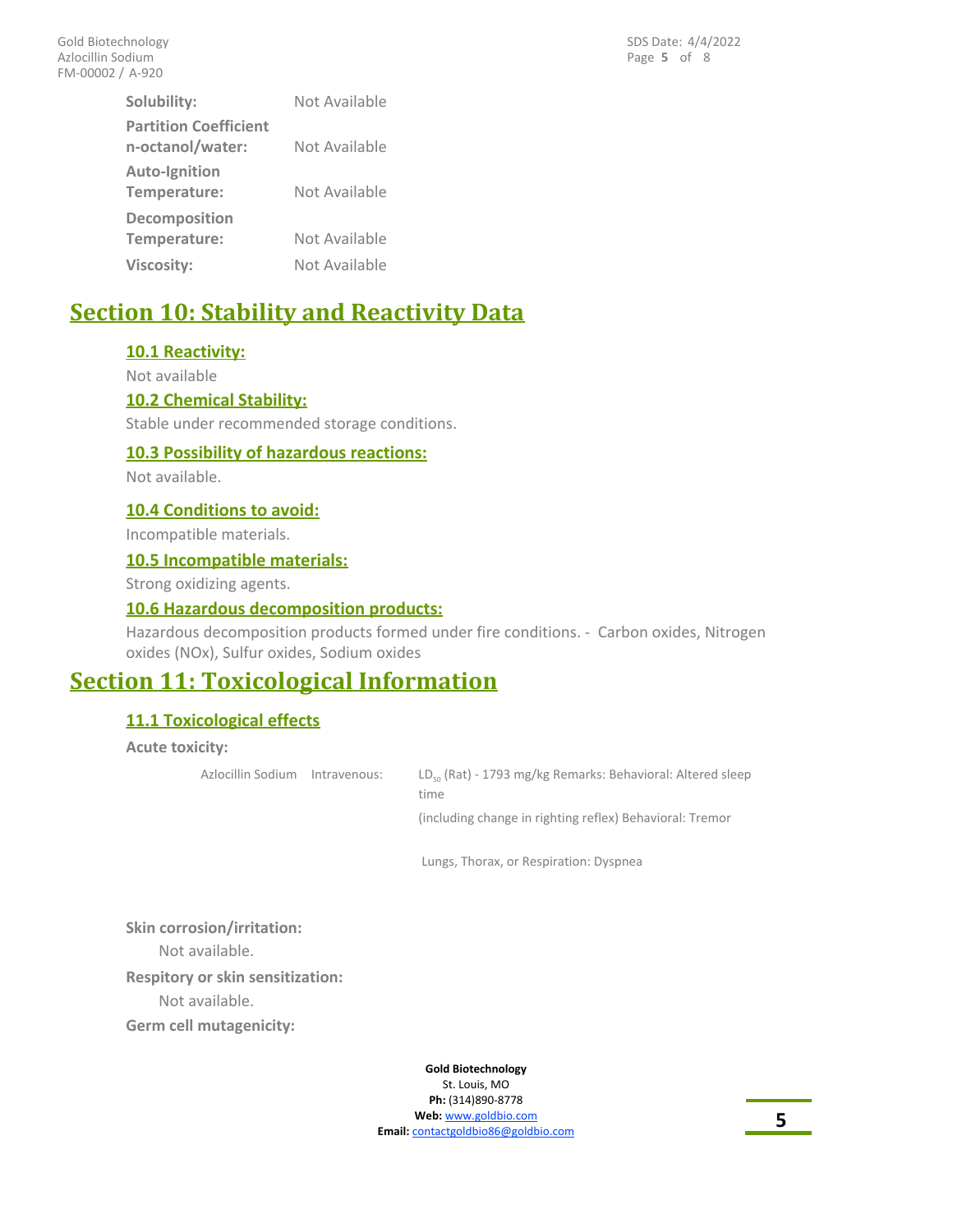Not available. **Carcinogenicity:**

| 10genicity:   |                                                                                                                                                                |
|---------------|----------------------------------------------------------------------------------------------------------------------------------------------------------------|
| IARC:         | No component of this product present at levels greater than or equal<br>to 0.1% is identified as probable, possible or confirmed human<br>carcinogen by IARC.  |
| <b>ACGIH:</b> | No component of this product present at levels greater than or equal<br>to 0.1% is identified as probable, possible or confirmed human<br>carcinogen by ACGIH. |
| NTP:          | No component of this product present at levels greater than or equal<br>to 0.1% is identified as probable, possible or confirmed human<br>carcinogen by NTP.   |
| <b>OSHA:</b>  | No component of this product present at levels greater than or equal<br>to 0.1% is identified as a carcinogen or potential carcinogen by<br>OSHA.              |
|               |                                                                                                                                                                |

**Reproductive toxicity:**

Not available.

### **STOT-single exposure:**

Not available.

### **STOT-repeated exposure:**

Not available.

#### **Aspiration hazard:**

Not available.

### **Likely routes of exposure:**

Respiratory organs, mouth, skin, and eyes.

### **Symptoms of exposure:**

To the best of our knowledge, the chemical, physical, and toxicological properties have not been thoroughly investigated.

### **Additional Information:**

RTECS: XH9250000

# **Section 12: Ecological Information**

### **12.1 Toxicity:**

#### Not available.

**12.2 Persistence and degradability:**

Inherent biodegradability.

### **12.3 Bioacumulative potential:**

Does not bioaccumulate.

### **12.4 Mobility in soil:**

Not available.

### **12.5 Other adverse effects:**

None.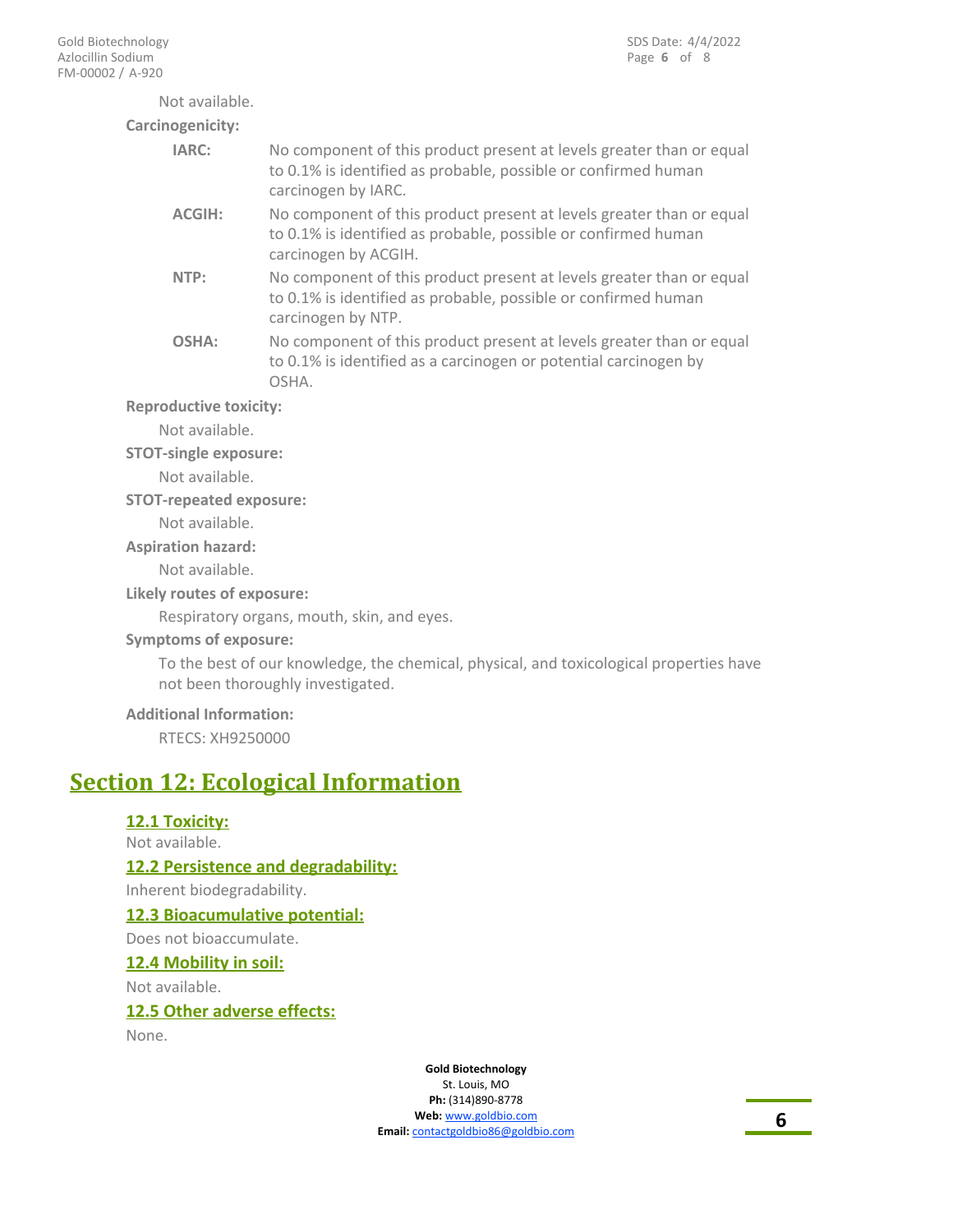FM-00002 / A-920 Gold Biotechnology Azlocillin Sodium

Page **7** of 8 SDS Date: 4/4/2022

# **Section 13 Disposal Considerations**

Dispose of product in accordance with local rules and regulations.

# **Section 14: Transport Information**

### **14.1 US Department of Transportation (DOT)**

This material is considered to be non-hazardous for transport.

### **14.2 International Maritime Dangerous Goods (IMDG):**

This material is considered to be non-hazardous for transport.

### **14.2 International Air Transportation Association (IATA)**

This material is considered to be non-hazardous for transport.

# **Section 15: Regulatory Information**

#### **SARA 302 Components:**

SARA 302: No chemicals in this material are subject to the reporting requirements of SARA Title III, Section 302.

#### **SARA 313 Components:**

SARA 313: This material does not contain any chemical components with known CAS numbers that exceed the threshold (De Minimis) reporting levels established by SARA Title III, Section 313.

#### **SARA 311/312 Hazards:**

No SARA Hazards.

| <b>Massachusetts Right To Know Components:</b> | CAS - No.   |
|------------------------------------------------|-------------|
| Azlocillin Sodium                              | 37091-65-9  |
| <b>Pennsylvania Right To Know Components:</b>  | $CAS - No.$ |
| Azlocillin Sodium                              | 37091-65-9  |
| <b>New Jersey Right To Know Components:</b>    | $CAS - No.$ |
| Azlocillin Sodium                              | 37091-65-9  |
|                                                |             |

**California Prop. 65 Components:**

This product does not contain any chemical known to the State of California to cause cancer, birth, or any other reproductive defects.

# **Section 16: Other Information**

While Gold Biotechnology, Inc. believes the information contained herein to be true and accurate, it has relied on information provided by others. Gold Biotechnology, INC. makes no warranties, express or implied, as to the accuracy or adequacy of the information contained herein or with respect to the results to be obtained from the use of the product. Gold Biotechnology, Inc. disclaims all liability with respect to the use of this product, including without limitation, liability for injury to the user or third-party persons.